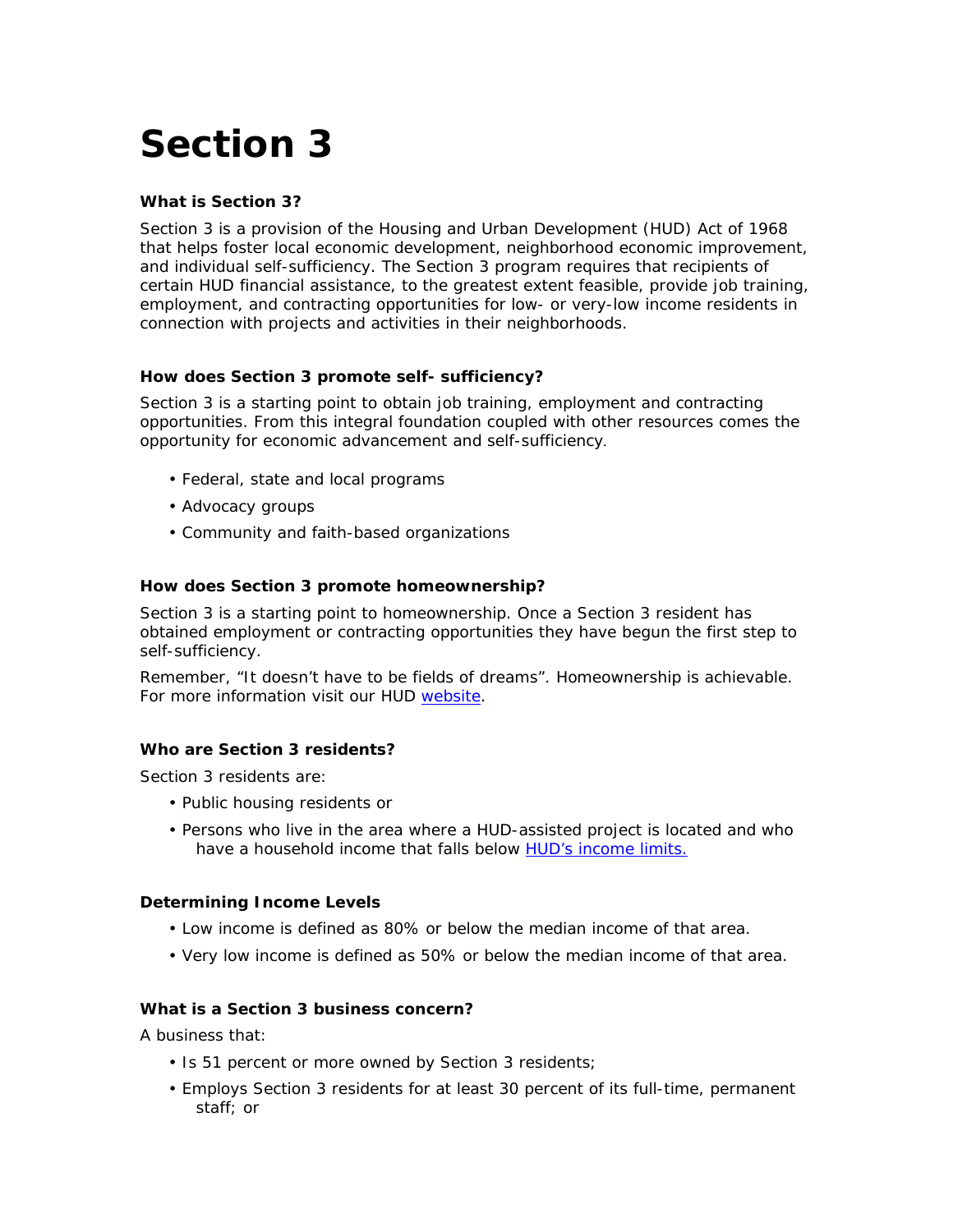• Provides evidence of a commitment to subcontract to Section 3 business concerns, 25 percent or more of the dollar amount of the awarded contract.

## **What programs are covered?**

Section 3 applies to HUD-funded Public and Indian Housing assistance for development, operating, and modernization expenditures.

Section 3 also applies to certain HUD-funded Housing and Community Development projects that complete housing rehabilitation, housing construction, and other public construction.

## **What types of economic opportunities are available under Section 3?**

- Job training
- Employment
- Contracts

Any employment resulting from these expenditures, including administration, management, clerical support, and construction, is subject to compliance with Section 3.

## *Examples of Opportunities include:*

• Accounting

• Architecture

• Bookkeeping • Bricklaying • Carpentry

- Electrical
- Elevator Construction
- Appliance repair • Engineering
	- Fencing
		- Florists
		-
		-
		-
		-
		- Landscaping
			- Machine Operation
		- Manufacturing
- Marketing
- Painting
- Payroll Photography
- Plastering
- Plumbing
- Printing Purchasing
- Research
- Surveying
- Tile setting
- Transportation
- Word processing

#### **Who will award the economic opportunities?**

Recipients of HUD financial assistance will award the economic opportunities. They and their contractors and subcontractors are required to provide, to the greatest extent feasible, economic opportunities consistent with existing Federal, State, and local laws and regulations.

- 
- Heating
- Iron Works
- Janitorial
- Cement/Masonry
- Computer/Information

• Carpet Installation

• Demolition

• Catering

• Drywall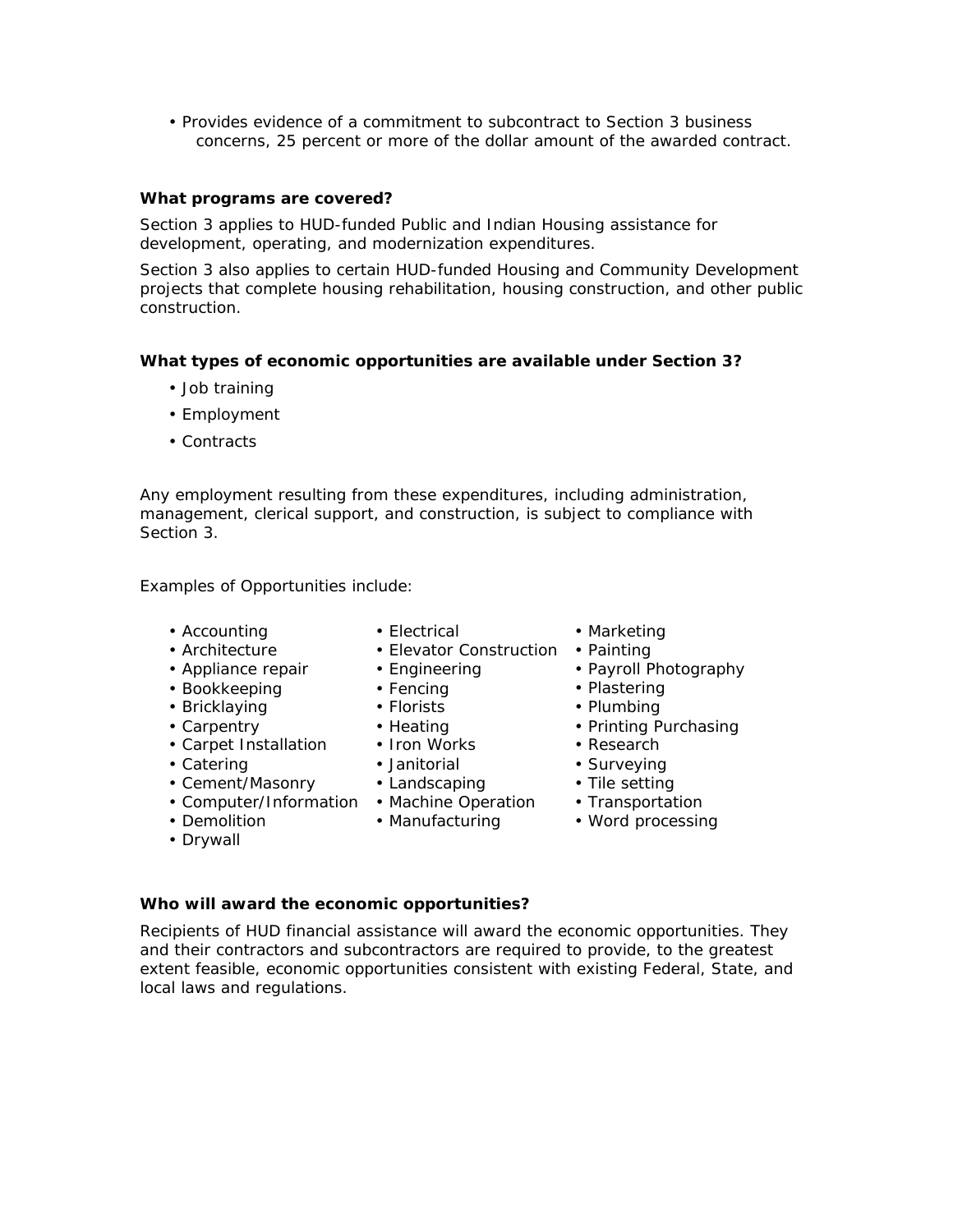# **Who receives priority under Section 3?**

For training and employment:

- Persons in public and assisted housing
- Persons in the area where the HUD financial assistance is spent
- Participants in HUD Youthbuild programs
- Homeless persons

#### **For contracting:**

• Businesses that meet the definition of a Section 3 business concern

#### **How can businesses find Section 3 residents to work for them?**

Businesses can recruit Section 3 residents in public housing developments and in the neighborhoods where the HUD assistance is being spent. Effective ways of informing residents about available training and job opportunities are:

- Contacting resident organizations, local community development and employment agencies
- Distributing flyers
- Posting signs
- Placing ads in local newspapers

#### **Are recipients, contractors, and subcontractors required to provide longterm employment opportunities, not simply seasonal or temporary employment?**

Recipients are required, to the greatest extent feasible, to provide all types of employment opportunities to low and very low-income persons, including permanent employment and long-term jobs.

Recipients and contractors are encouraged to have Section 3 residents make up at least 30 percent of their permanent, full-time staff.

A Section 3 resident who has been employed for 3 years may no longer be counted towards meeting the 30 percent requirement. This encourages recipients to continue hiring Section 3 residents when employment opportunities are available.

#### **What if it appears an entity is not complying with Section 3?**

There is a complaint process. Section 3 residents, businesses, or a representative for either may file a complaint if it seems a recipient is violating Section 3 requirements are being on a HUD-funded project.

#### **Will HUD require compliance?**

Yes. HUD monitors the performance of contractors, reviews annual reports from recipients, and investigates complaints. HUD also examines employment and